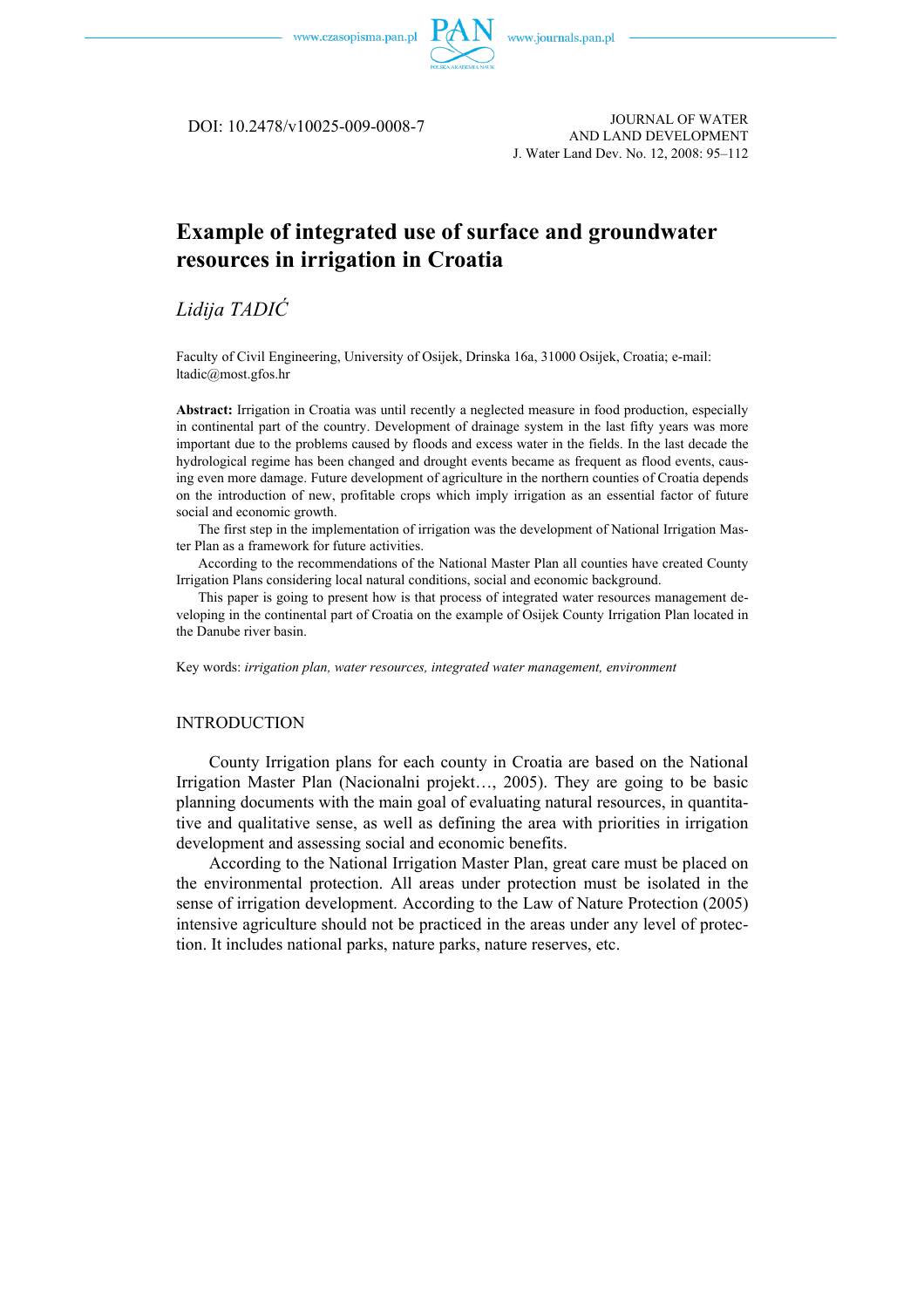The second type of protection refers to the water sanitation zones of public water supply well yards. National regulations define three sanitation zones in the continental part of the country and four sanitation zones in the region along the Adriatic coast. In the first two intensive agriculture, including irrigation, is strictly forbidden, only ecological or environment-friendly agriculture is allowed. In the other two zones implementation of irrigation is allowed only in special cases and it is necessary to define environmental impact assessment.

In this initial phase of irrigation implementation, the general recommendation is not to develop irrigation systems in all water sanitation zones. In the continental part of the country, in five counties that were analysed, almost 200.000 ha belong to protection zones of the well yards. Most of that area belongs to the agricultural land.

These rather heavy regulations are made in order to prevent water mining and endangering major public water supply resources in one respect, and they also protect valuable natural resources and the wildlife.

In this way basic idea of sustainable water management is respected. Agriculture is a great water consumer, but it must not endanger other water users and the environment. Besides, in order to minimize possible side effects of irrigation on the environment monitoring system of surface and ground, water resources must be established. Extension of monitoring system depends on the size of irrigated area.

Analysis potential water resources are compared to the water deficit and environmental limitations, leading to the map of priorities in irrigation implementation. Figure 1 shows the schematics of irrigation priorities mapping the whole country.



Fig. 1. Scheme of irrigation priorities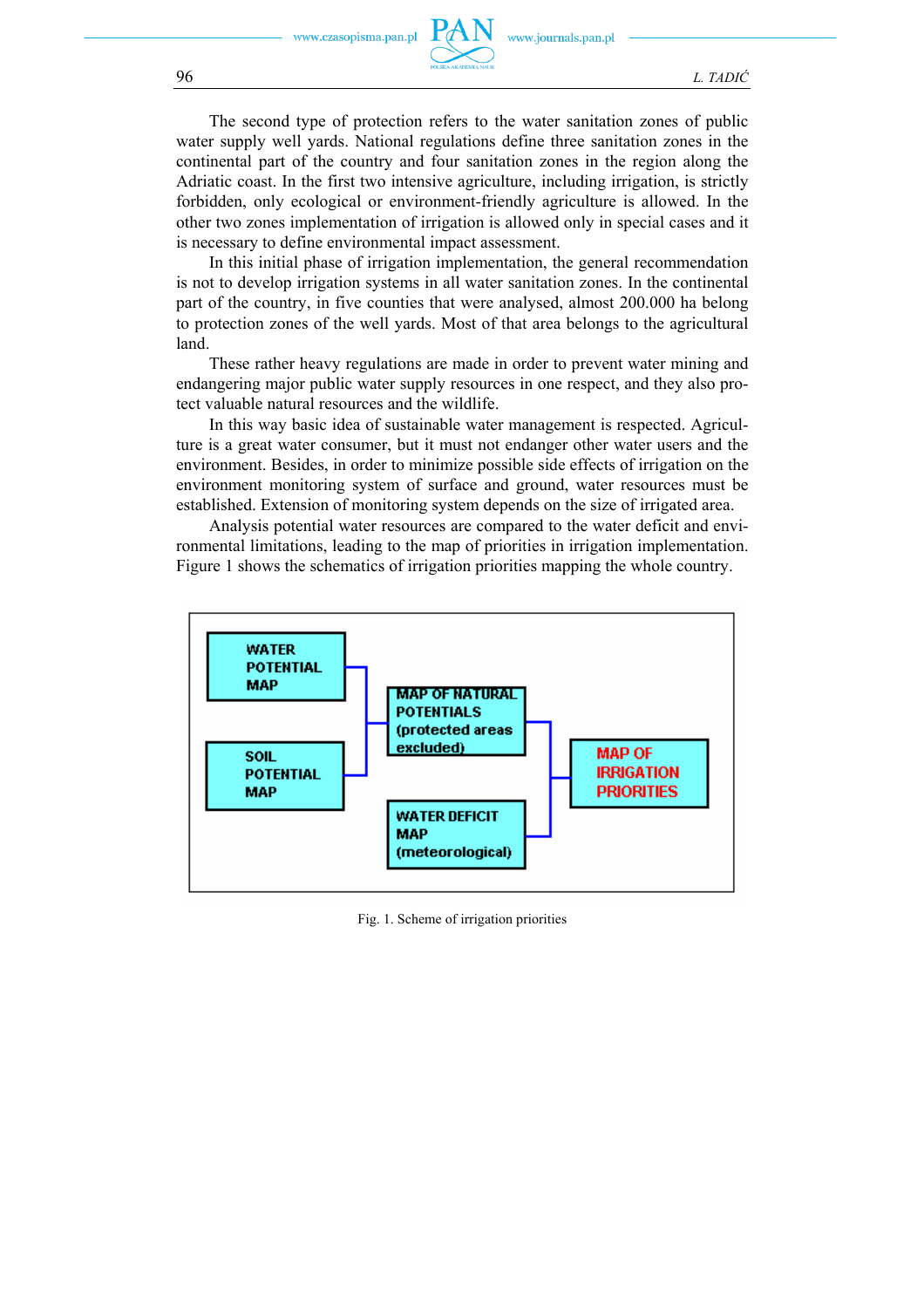zasonisma nan nl

*Example of integrated use of surface and groundwater resources...* 97

The model includes two matrixes: one for the development of maps of natural potentials, and the other, mapping water needs or water deficit. The result of multicriteria analysis is a map of irrigation priorities on the county level. In the second phase of multi-criteria analysis economic and social criteria were considered.

### CHARACTERISTICS AND METHODS

Osijek County Irrigation Plan (2006) is very important for the agricultural development of Croatia due to the fact that 8.6% of total agricultural land is located in this county what is around 151.000 ha. Besides, this Plan was very complex because the geographic position of the county on the two large river basins, Sava and Drava, which are both part of the Danube river basin.

The main purpose of the irrigation plan development is to define directives, criteria, and limitations of irrigation development in present and future conditions of agricultural production and available natural resources.

#### NECESSITY OF IRRIGATION

Water deficit in the vegetation period appears to be more frequent in the last 15 years. Particularly in the years 1992, 1995, 1998, 2000, and 2003 drought damages in agriculture were extensive. Meteorological, agricultural, or hydrologic drought can be estimated by different methods. This phenomenon was analysed by using meteorological data from the period between years 1951–2000, measured at the Osijek meteorological station.

Meteorological drought is defined as a precipitation deficit when there is a prolonged period with less than average precipitation (TADIĆ *et al*., 2007) In the observed fifty-year period there are even more years, 66% or 33 years with total annual precipitation higher than average but there is ascendant trend of annual water deficit (Fig. 2).

Water deficiency in the vegetation period implies yield reduction. Yield analysis of the most common crops show significant decrease in dry years compared to the years with average precipitations. Table 1 shows data of average and extreme water deficit and yield reduction caused by these insufficient moisture conditions.

For the irrigation planning hydrological drought has great importance. It appears when the water resources that are available in different sources (rivers, lakes and ground water reservoirs) fall below average value for the longer time period.

There is no reliable and unique methodology for drought identification but there are numerous drought indicators based on precipitation, water level, or discharge measurements. They estimate intensity, duration, or strength of the drought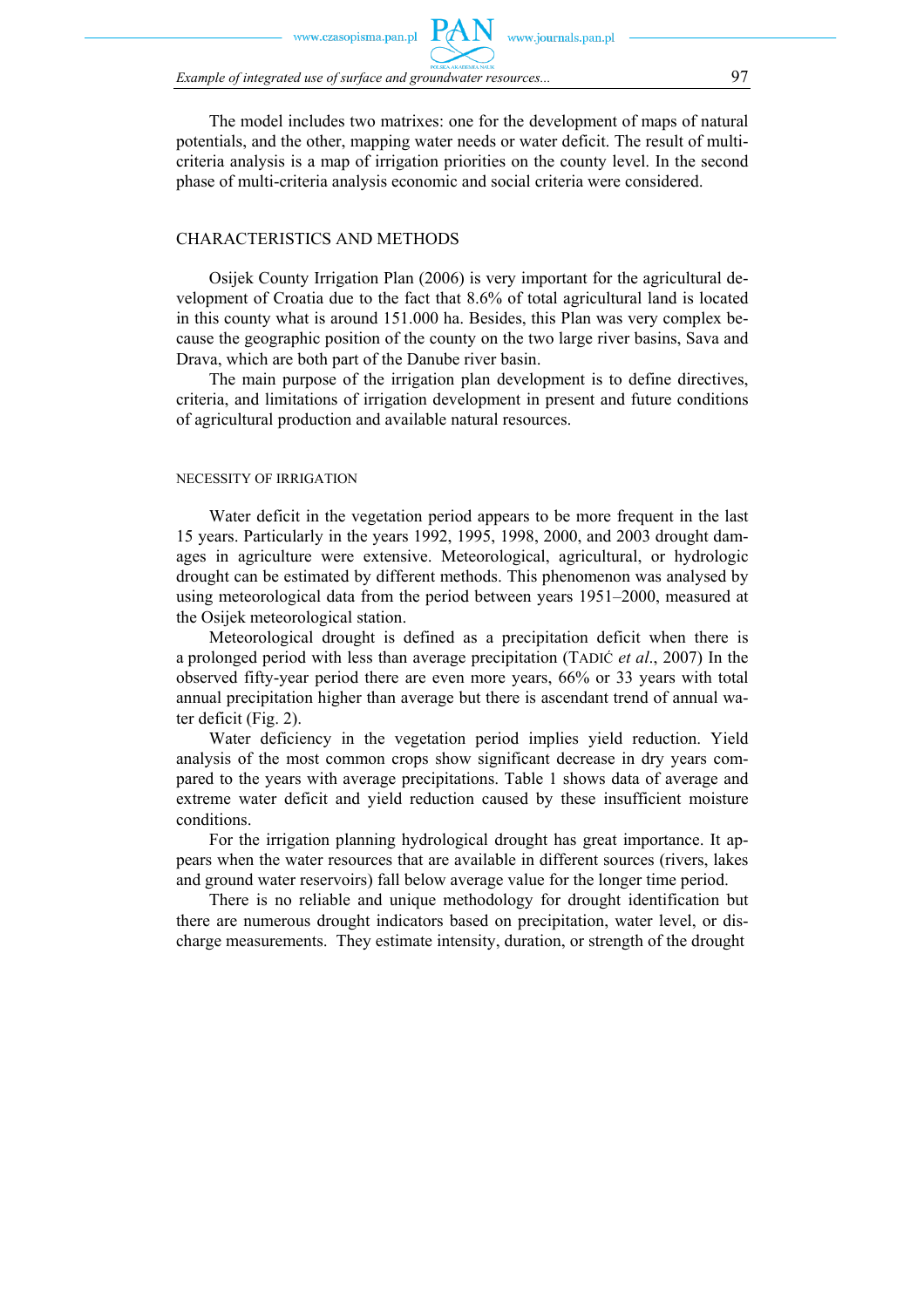



Fig. 2. Total annual precipitation in the period from 1951–2000 compared to the average

|                             | Water deficit, mm |          | Yield reduction, % |          |                 |          |
|-----------------------------|-------------------|----------|--------------------|----------|-----------------|----------|
| Crop                        | average<br>year   | dry year | light soil         |          | heavy soil      |          |
|                             |                   |          | average<br>year    | dry year | average<br>year | dry year |
| Corn                        | 187               | 287      | 35.4               | 61.5     | 27.1            | 54.4     |
| Sugar beet                  | 246               | 349      | 36.7               | 58.7     | 29.1            | 52.6     |
| Tomato                      | 188               | 260      | 37.3               | 54.8     | 29.8            | 47.9     |
| Apple without cover<br>crop | 180               | 294      | 25.7               | 49.4     | 20.8            | 41.8     |

**Table 1.** Water deficit and yield reduction in average and dry years observed depending on soil conditions

period (BONACCI, 2003) Reliability of these indicators depends on the length of hydrological series and their applicability in specific climate conditions.

Two methods were used for the drought identification in Osijek County: standardized precipitation index (SPI) and deciles method applied on monthly precipitation data. Results have been compared with two other counties in other regions of Croatia (Zagreb County on the north-western part of the country and Split County in the south).

Table 2 shows the results of drought analysis by *SPI* method. Positive values show more or less humid characteristics of the region and negative values present more or less arid characteristics.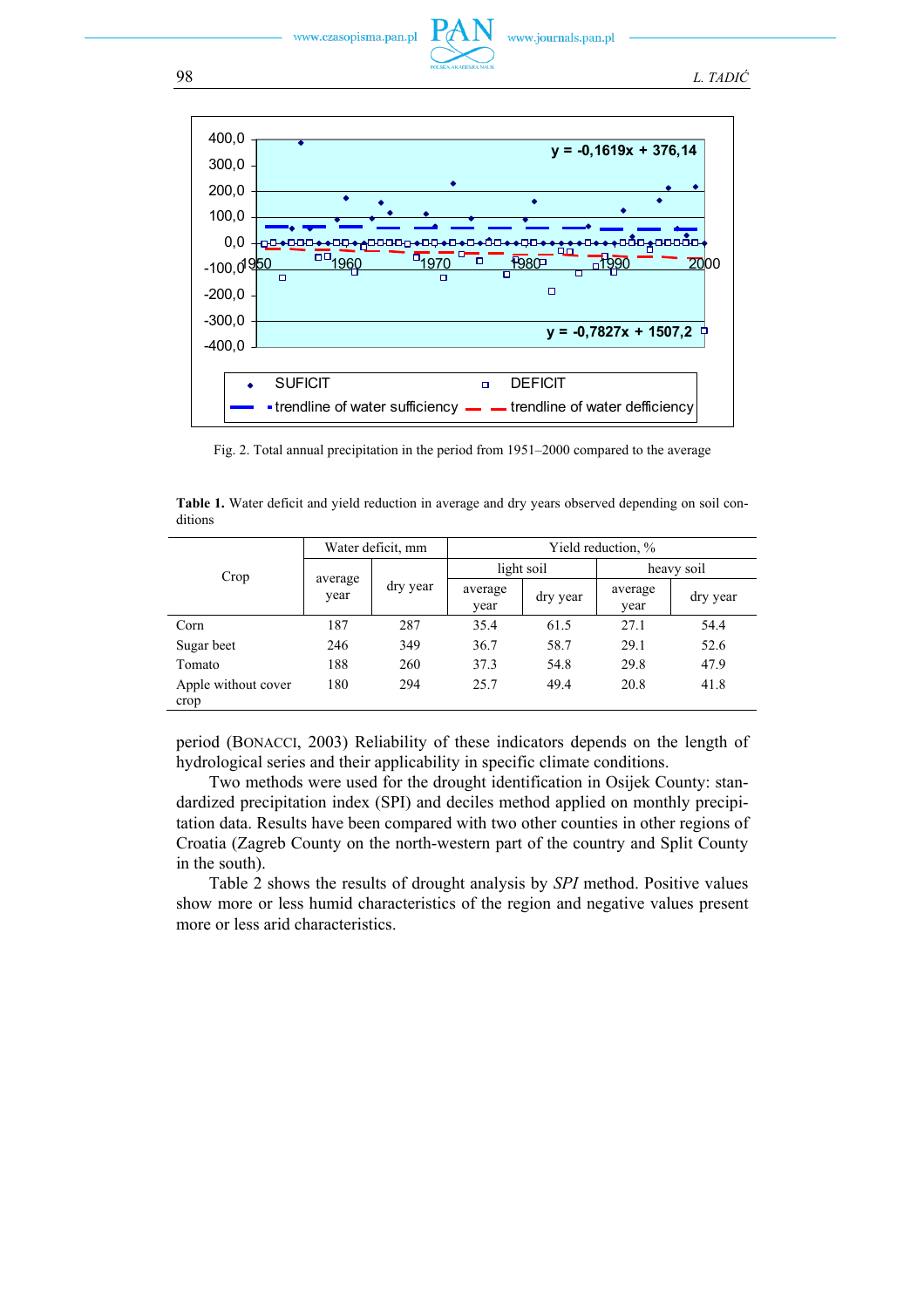

*Example of integrated use of surface and groundwater resources...* 99

| Meteorological station | SPI    | Evaluation    |
|------------------------|--------|---------------|
| Osijek County          | -4.4   | extremely dry |
| <b>Split County</b>    | $-8.8$ | extremely dry |
| Zagreb County          | 0.06   | near normal   |

**Table 2.** Drought evaluation by *SPI* method

Table 3 presents drought evaluation by deciles. The majority of monthly precipitation in the observed period can be evaluated as being "below average" and "much below average".

| Meteorological station | Percentage | Evaluation         |  |
|------------------------|------------|--------------------|--|
| Osijek County          |            | much above average |  |
|                        |            | above average      |  |
|                        | 23         | average            |  |
|                        | 56.5       | below average      |  |
|                        | 20.5       | much below average |  |

**Table 3**. Drought evaluation by deciles method

Even though these methods give only an estimation of drought severity in Eastern Croatia, the fact is that frequency increases together with damages caused by water deficit.

#### POTENTIALS FOR IRRIGATION IMPLEMENTATION

Analysis of input data for the Osijek County Irrigation plan has shown natural and technologic potentials that can be used and developed in adequate and sustainable way. Furthermore, there is a number of limitations that cannot be neglected or diminished, particularly in environmental sense.

#### Soil and agricultural potentials

Total agricultural area in the County is 277 848 ha. Part of it belongs to the Park of nature and well yards used for the public water supply and intensive agricultural production is not allowed. The rest of the agricultural land, consisting of 150 768 ha, can be considered as more or less suitable for irrigation according to physical and chemical properties, environmental characteristics and drainage conditions. This type of soil evaluation was made in order to avoid negative irrigation affects on the soil and to minimize the costs of land reclamation. In Table 4 there are classes of soil suitability of total agricultural land.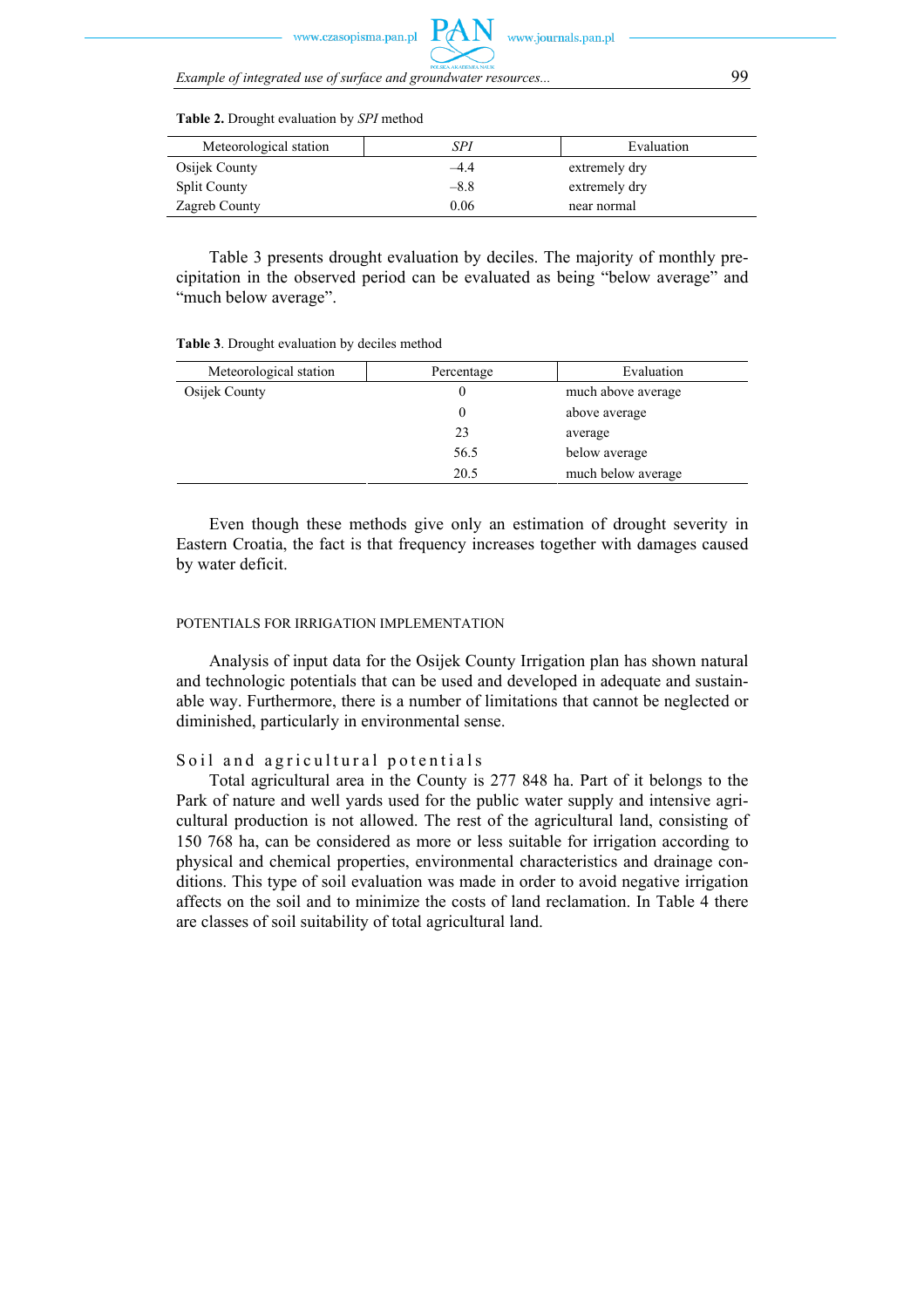

100 *L. TADIĆ*

| Class of suitability         | Area, ha | Reclamation measures                        |
|------------------------------|----------|---------------------------------------------|
| Excellent $(P-1)$            | 20 912   | None                                        |
| Suitable $(P-2)$             | 99 366   | Basic agrotechnical and hydro-technical     |
| Restrictively suitable (P-3) | 30 490   | Additional agrotechnical and hydrotechnical |
| Total                        | 150 768  |                                             |
|                              |          |                                             |

**Table 4.** Soil suitability for irrigation

Being situated in a traditionally agricultural region, the County reaches a relatively high level of agricultural production with regard to land organization, as well as production technology, mechanization, and application of scientific and contemporary methods in agricultural production. Main characteristics of present crop production are as follows: orientation toward extensive food production and small number of cultivated crops that are present on large acreages, low presence of fruit and vegetables, and inadequate use of quality land resources suitable for production diversification (TADIĆ *et al*., 2007) By introducing irrigation, the conditions for producing more profitable, water-deficiency sensitive crops will be realized and the present agricultural potential will be largely strengthened.

#### Water resources potential

In the County area, there are two rivers with the highest liquid-water content, exhibiting a glacial regime suitable for water intake during vegetation period (Drava and Danube), and their water content is well above region's needs. Other surface water resources, despite a well-developed hydrographic network, have far less potential at present state of water management because during summer, when the crops' water needs are at its peak, they have minimum discharges or even dry up. Osijek County Irrigation Plan includes the construction of 32 multipurpose accumulations, located mostly on outer highland parts of the County, whose main purpose is, aside from preventing floods, the use of irrigation water. Beside accumulations, Area plan schedules the construction of Drava water-step, by which the water potential of both the river and the shoreland would increase substantially. Analyses of underground water availability are limited to renewable groundwater resources. Considering the fact there is a sufficient quantity of surface waters, groundwater intake is planned only for those agricultural areas where there is no possibility of surface water intake, and also outside of sanitary protection zones.

#### Water quality potential

When discussing surface and groundwater irrigation potential, the recommendations for irrigation water quality assessment, FAO Publication "Water quality for agriculture" (AYERS and WESTCOT, 1985) shall be followed. Water quality analysis of potential irrigation water sources, great rivers, and underground waters has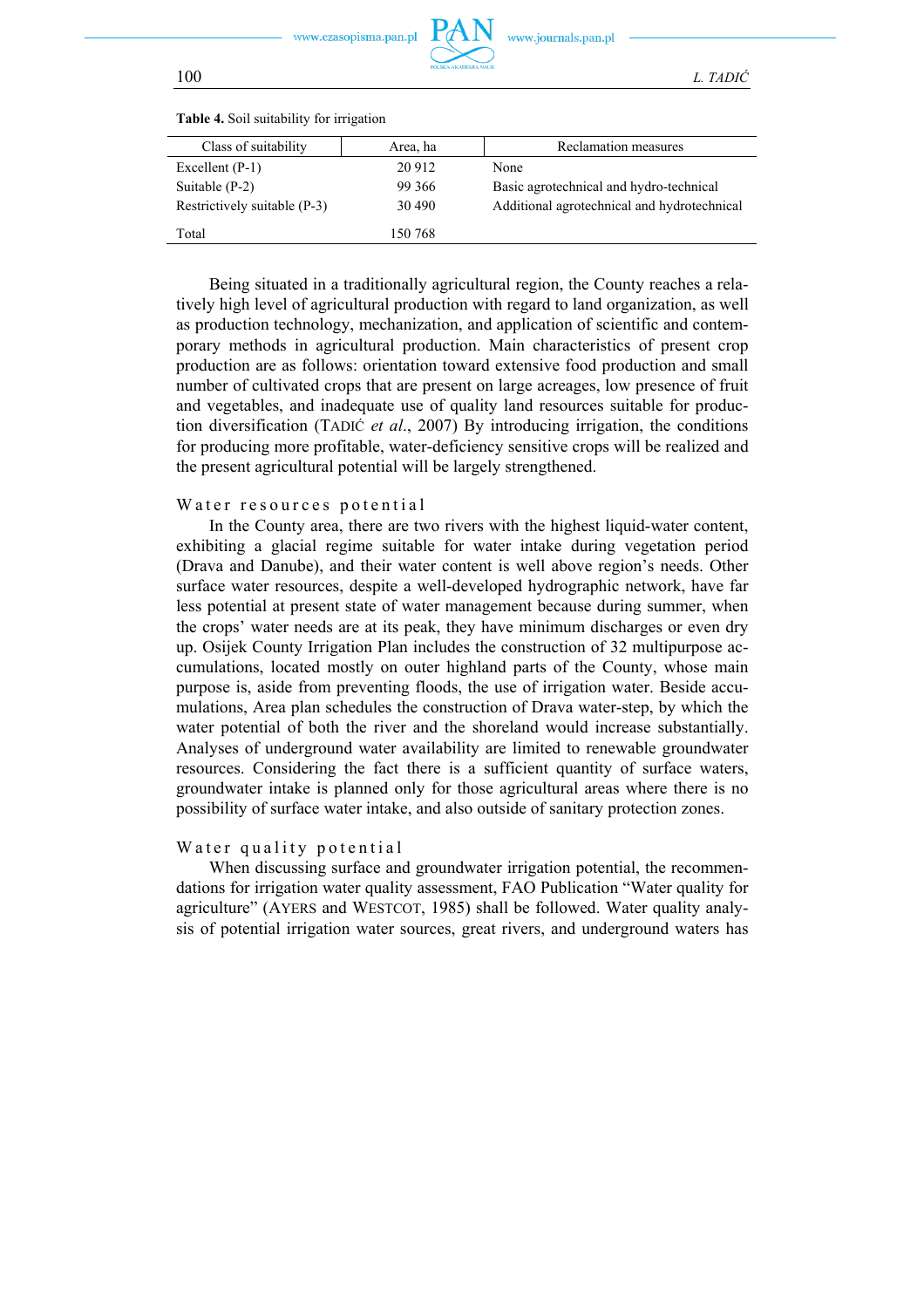zasonisma nan nl

*Example of integrated use of surface and groundwater resources...* 101

shown satisfactory suitability for irrigation purposes. Drava and Danube waters have no application limitations with respect to most parameters analyzed (electrical conductivity, specific ion concentration, concentration of heavy metals, and nitrogen level). There is a low to medium limitation regarding the risk of lower infiltration capability, but the existence of a significant limitation considering the amount of suspended matter should be noted, especially when dealing with water-grips and chosing irrigation devices. FAO recommendations used for biological parameters do not give guidelines nor borderline values. According to this set of parameters, the waters of Drava and Danube fall into II. or III. type, and judging from the Directive on Water Classification (1998) type III waters are suitable for agricultural use. Quality parameters for surface waters found in accumulations exhibit no limitations regarding irrigation application.

Underground waters are characterized by a medium or high salinity risk and low alkaline risk. Other criteria suggest no additional risks in irrigation application. Very low nitrate-level index is of great importance (mainly under 1 mg N·l), especially considering dominantly agricultural environment with incorporated livestock production.

#### LIMITATIONS OF IRRIGATION IMPLEMENTATION

Recorded limitations imply parts of the County in which irrigation in agriculture is forbidden due to some degree of protection, as well as those parts in which, for one reason or another, irrigation is not possible. Beside these physical limitations, those stemming from legal acts and international obligations shall be noted as well.

### Protected areas

In the County area there is Nature park Kopački rit, an exceptionally valuable and in biological sense uniquely diverse swamp area protected from 1967 and listed in 1993 on the List of internationally significant swamps (the Ramsar Convention, ratified in 1995). It is situated in the south-eastern part of Baranja region, between rivers Drava and Danube, taking the area of 22 970 ha. Inside the Nature park Kopački rit there is around 2000 ha of plowfield areas on which only ecological agriculture is allowed. In the protection zone area, which is around 26 000 ha (64 246 acres) large, the plan is to keep traditional, extensive agriculture with tendency of gradual transformation towards ecological production. Outside the protection zone intensive agricultural production is allowed, together with irrigation application (PLETIKAPIĆ *et al*., 2003). In line with this plan, the whole Nature park area is excluded from the County irrigation plan although irrigation application in protected areas is allowed with consent of proper authorities (Law of Nature Protection).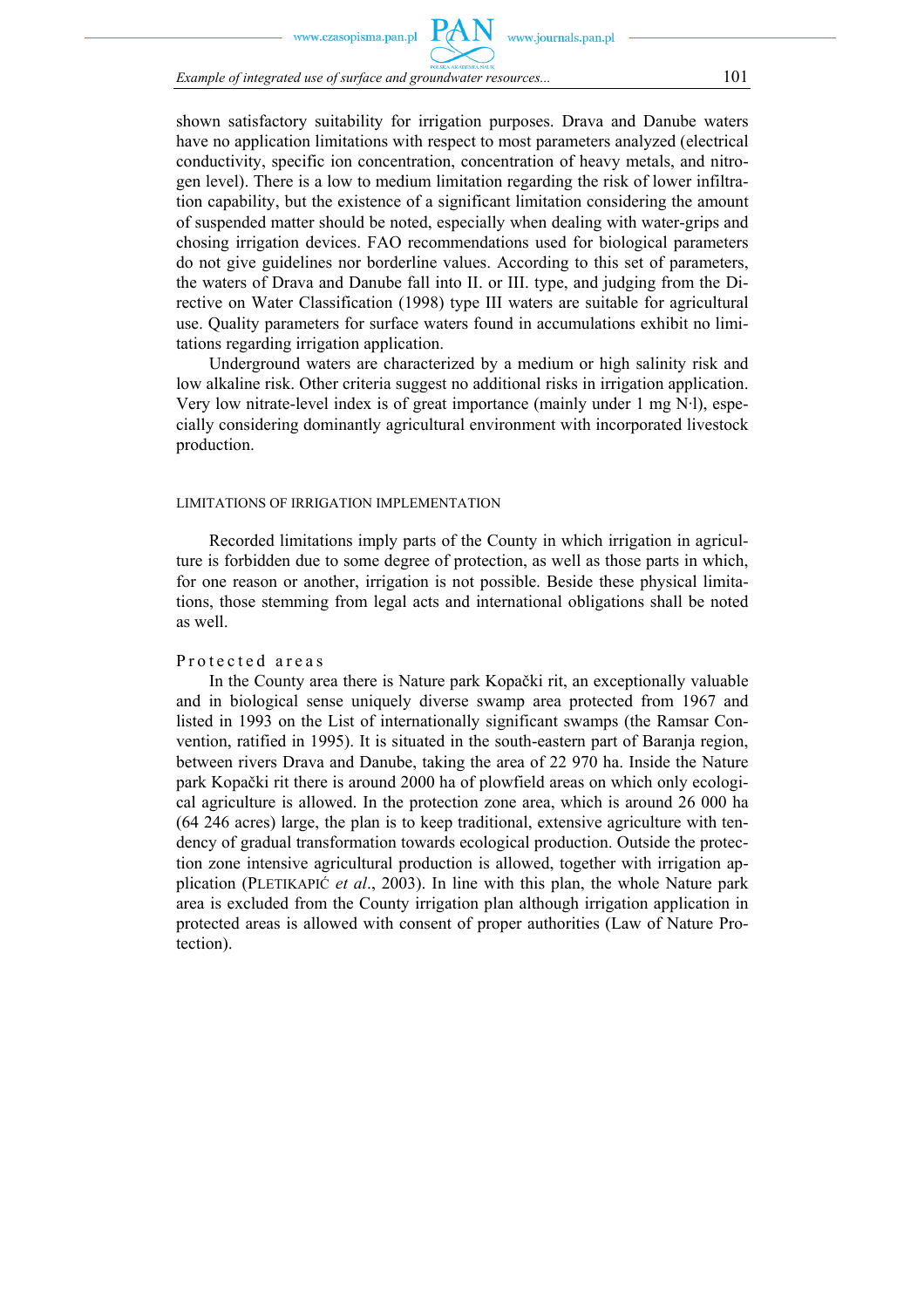

## Public water supply areas

There are 34 pumping zones for bulic eater supply in the County, their protection zones covering the area of 100 194 ha. The building of new water pump areas is scheduled by County's area plan, together with closing down of some existing ones, which would lower the limitations regarding area protection (Regulations…, 2002).

## Mined areas

Presently, there is 20 820 ha of land in the County, 30% of which is arable, that are thought to be mined and are thus unsuitable for irrigation. When the conditions become more appropriate, these areas will be possible to integrate into the system, depending on their irrigation suitability.

Finally, Figure 3 shows areas on which it is temporarily or permanently impossible to conduct irrigation projects and areas on which irrigation development is possible with respect to the soil suitability.



Fig. 3. Territorial limitations and potentials for irrigation

Institutional and legal limitations

During the making of County's irrigation plan, all factors relevant for irrigation problem were taken into consideration, including existing laws and strategies, as well as international conventions. According to Convention on the Protection and Use of Transboundary Watercourses and International Lakes – Helsinki Convention (1996), it is obligatory to maintain sustainable water resources management with regard to the ecosystem, i.e. all parties involved must take all the necessary measures to ensure environment-friendly and rational exploiting of trans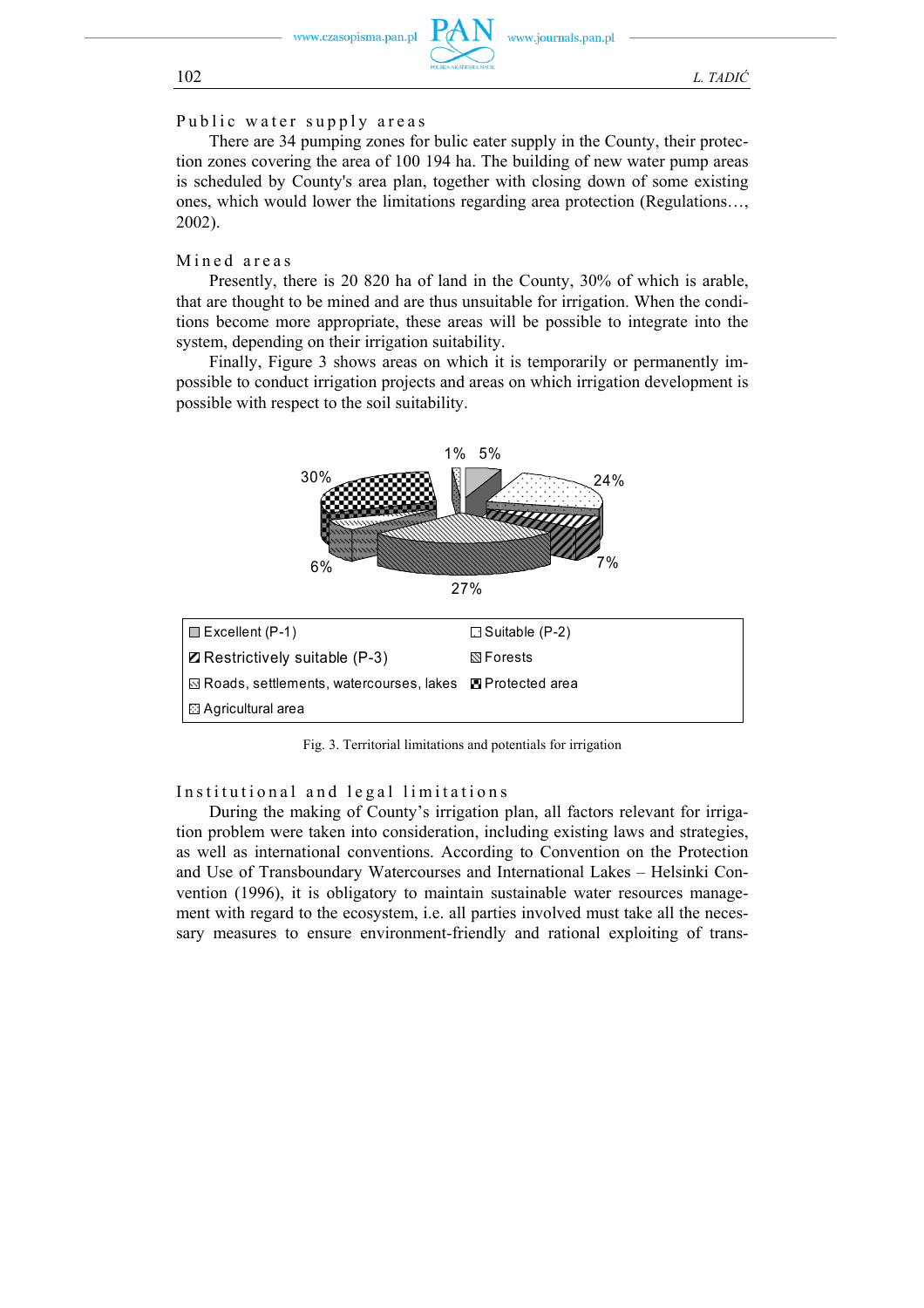w czasonisma nan nl

*Example of integrated use of surface and groundwater resources...*  $103$ 

boundary watercourses. Convention on Cooperation for the Protection and Sustainable Use of the Danube River (1996) defines that water intake should be used to attain the basic goal, i.e. sustainable and just water management including preservation, improvement, and rational exploiting of surface and underground waters in the Danube basin. The Convention also regulates the monitoring of water balance and water quality. These conventions limit the possibility of surface water intake only on the contribution of waters on Croatia's territory. The directives of these conventions are integrated into the Strategic Basis for Water Management in Croatia (2005), as well as the National Irrigation Master Plan.

#### WATER BALANCE

County's total annual liquid water content is significant and shows great potential for the development of irrigation. Drava and Danube have the greatest share and there are no limitations in irrigation water intake with respect to these two rivers. Other potential water sources are highland accumulations, natural and artificial waterstreams, and underground waters.

The County Plan implies the use of around  $5-15 \text{ m}^3 \cdot \text{s}^{-1}$  of water, which does not represent a significant quantity considering the water flows during summer months.

Table 5 shows the sources of irrigation water together with hydrological characteristics and irrigation water quantity assessment.

|                                                        | Water<br>resource                                                                                                      | Q <sub>aver</sub><br>V <sub>aver</sub>                                                                       | Volume during<br>vegetation<br>period | Note                                                                                       |
|--------------------------------------------------------|------------------------------------------------------------------------------------------------------------------------|--------------------------------------------------------------------------------------------------------------|---------------------------------------|--------------------------------------------------------------------------------------------|
| Great rivers                                           | Drava                                                                                                                  | 550 $m^3 \cdot s^{-1}$ (Osijek)                                                                              | $40 - 120 \cdot 10^6$ m <sup>3</sup>  | no limitations                                                                             |
|                                                        | Danube                                                                                                                 | $2800 \text{ m}^3 \cdot \text{s}^{-1}$ (Batina)                                                              |                                       |                                                                                            |
| Highland<br>accumulations                              | <b>Borovik</b><br>Lapovac II<br>32 planned<br>accumulations                                                            | $7.9 \cdot 10^6$ m <sup>3</sup><br>$2.4 \cdot 10^6$ m <sup>3</sup><br>$\approx 95 \cdot 10^6 \,\mathrm{m}^3$ | $30.3 \cdot 10^6$ m <sup>3</sup>      | assessment of use for<br>irrigation pur-poses<br>for $30 - 60\%$ of<br>accumulation volume |
| Small water-<br>-streams and<br>artificial<br>channels | - mostly overdried during vegetation period<br>- used for transporting water<br>- hydrotechnical structures are needed |                                                                                                              |                                       |                                                                                            |
| Ground water                                           | - renewable<br>resources                                                                                               | 90.000 $m^3$ ·year <sup>-1</sup><br>$\cdot$ km <sup>-2</sup>                                                 | $65 \cdot 10^3$ m <sup>3</sup>        | use possible if there<br>are no other priorities                                           |

**Table 5.** Potential irrigation water sources-assessment of water spanning possibility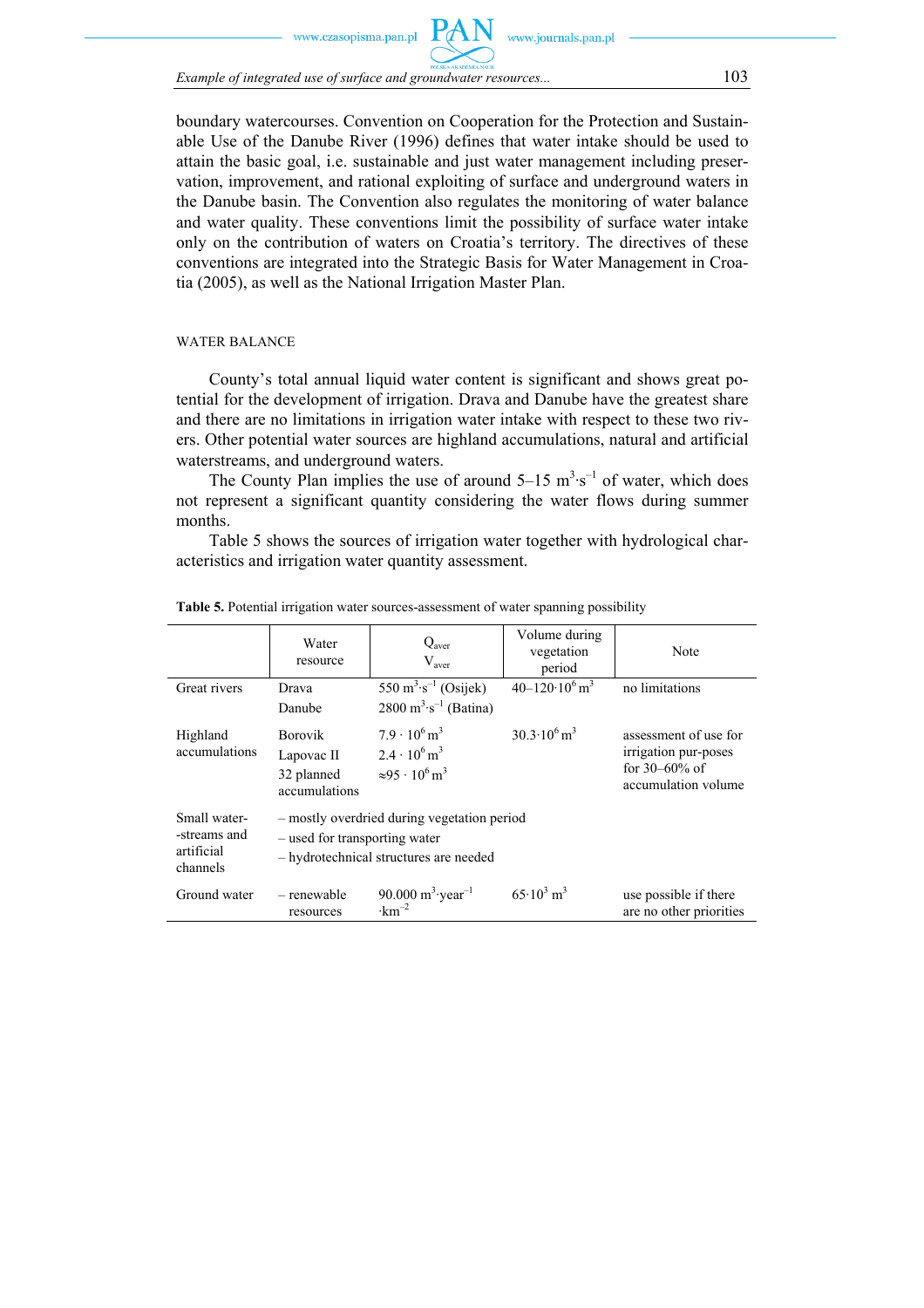.czasopisma.pan.pl

www.journals.pan.pl

104 *L. TADIĆ*

### RESULTS

According to the present state of land organization and water availability with regard to the level of construction of hydrotechnical facilities it is possible to irrigate about 3 000 ha of agricultural land right now. Potential agricultural plots are grouped near water sources (beside waterstreams or downstream from already built accumulations Lapovac II and Borovik). In the past few years underground waters were predominantly used – by drilling wells and using it directly on the parcel while applying sprinkler irrigation method or by localized irrigation. Unfortunately, this sort of water use does not have a project basis and the number of these procedures, as well as the quantity of water taken remain unknown. In accordance with the National Irrigation Master Plan, this sort of approach is to be as minimized as possible by cofinancing water intake construction and by supplying water directly to the parcel. The share of the state's subsidy depends on the property size. This way all planned interventions would be evidented, and they would be required to have all the necessary papers (documentation).

Figure 4 shows lands which are viable for irrigation without major further investments with respect to the present level of irrigation system construction, as well as the soil irrigation suitability.

In the analysis of possibility of hydromelioration system development in the County area, two options will be considered:

- 1) irrigation development based primarily on the construction of accumulations in the highland area of the basin,
- 2) irrigation development with the exploitation of multipurpose Osijek water-step and its water potential.

The main idea behind these two approaches is based on "**primary use of surface waters"**, while the underground water use is recommended as a secondary source on the soils of required suitability, if there is no possibility of water intake from accumulations or open waterstreams.

When discussing the first possibility for irrigation, the construction of highland accumulations is of great importance. According to the Osijek County Irrigation Plan, the construction of 32 accumulations is planned, which have a total volume of 95  $x10^6$  m<sup>3</sup>, together with the existing accumulations. It is estimated that up to 30.000 ha of land can be irrigated in this way.

The limiting factor regarding this solution is the great cost of accumulation construction together with all hydrotechnical facilities needed. According to the map of irrigation-suitable land, the construction of 8 accumulations is a priority.

The use of waterstream waters is based on the exploitation of Drava and Danube waters. This exploitation can be direct, or the waters can be streamed into smaller rivers or artificial channels.

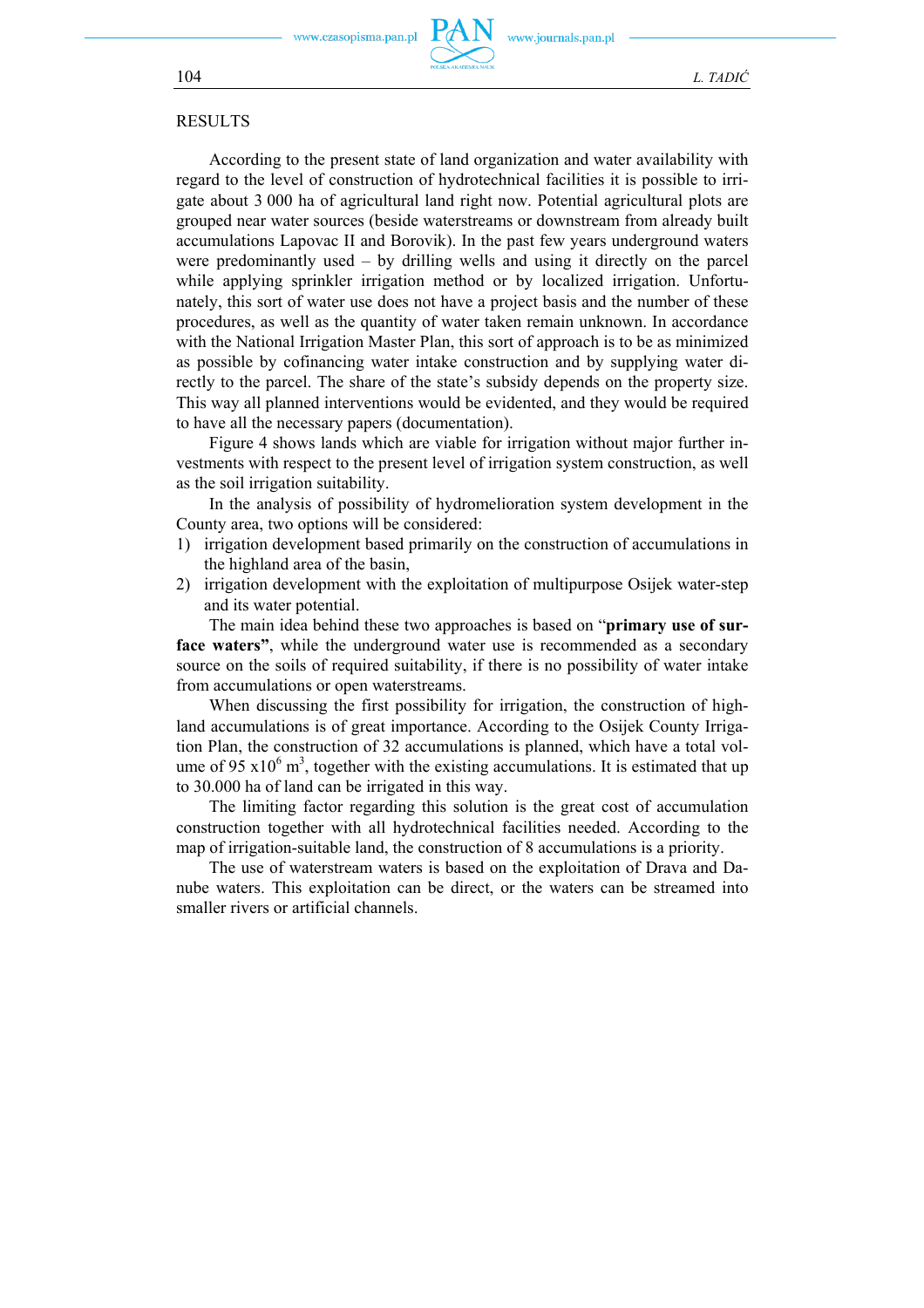*Example of integrated use of surface and groundwater resources...* 105

 $\mathbf{P}_d$ 

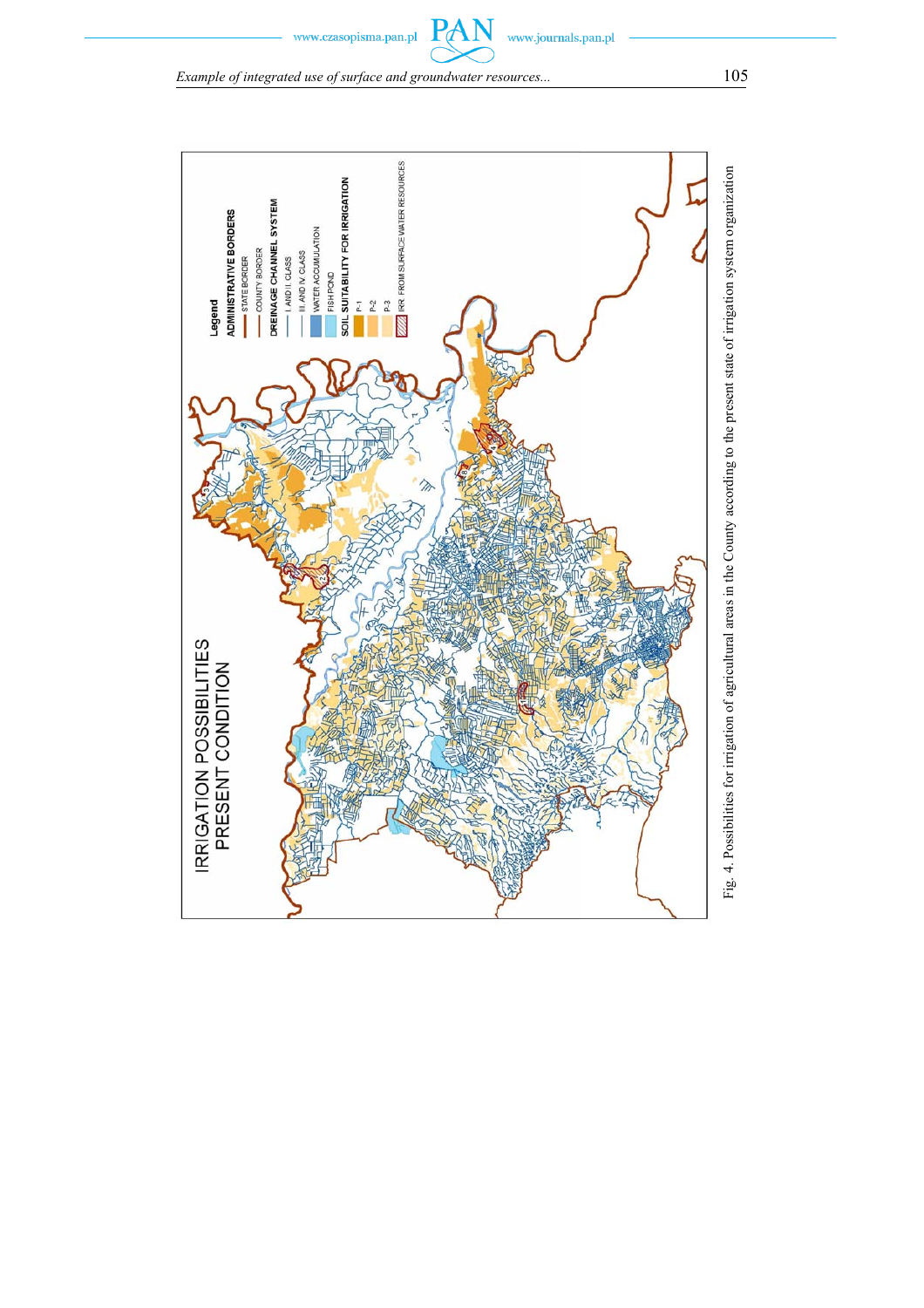www.czasopisma.pan.pl

www.journals.pan.pl

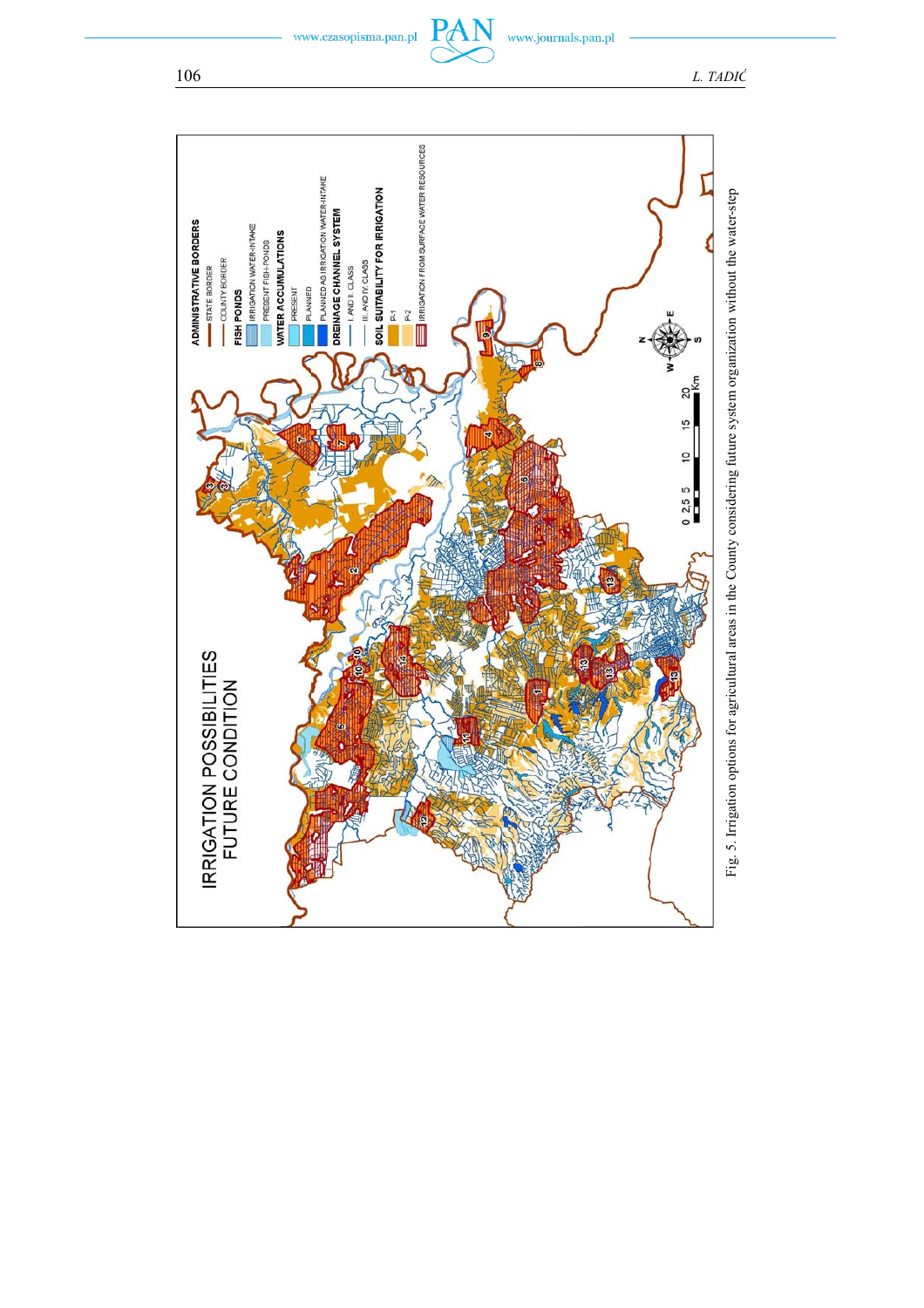zasonisma nan nl

*Example of integrated use of surface and groundwater resources...* 107

The use of underground waters is planned for lands belonging to excellent and good suitability classes, which do not have the possibility of water supply from surface waterflows. Figure 5 shows irrigation possibilities with respect to the first option.

www.journals.pan.pl

The second option for irrigation system development takes into consideration the possibility of exploiting Osijek water-step's water potential with chainage at 33 + 100 of Drava River, average height being 4,0m. This option does not affect total size of agricultural areas suitable for irrigation in the first option, but the construction of Osijek water-step enables simpler and less expensive technical solutions. The construction of great water intakes from river Drava would be avoided because, by raising water level upstream from the water-step, it becomes possible to direct the flow of water into the existing surface drainage hydromelioration system with the use of gravity. The system would require major or minor reconstruction and the construction of system management facilities. The exploitation of underground waters does not differ from the first option.

#### ENVIRONMENT PROTECTION MEASURES

With regard to protecting the environment, areas that are under any degree of protection or those sensitive of natural imbalance shall not be included in irrigation suitability assessment. These are Nature Park Kopački rit, protection zones around waterpumps, and areas threatened by water erosion. These are preliminary protection measures undertaken on the areas where intensive agricultural production is not allowed.

Applying irrigation can cause a number of undesirable consequences if employed inadequately or in unfavourable conditions (TADIĆ and BAŠIĆ, 2007). Consequences are reflected on the flora, the soil, as well as surface and underground waters. The greatest risks with applying irrigation appear due to unfavourable physical and chemical water properties, overextensive irrigation, intensive fertilization and plant protection or intake water from natural resources. Consequences on the environment can be permanent if they are not predicted, if the state of the environment is not monitored, and if measures to minimize these consequences are not introduced.

In the County area water quality is monitored by sampling on 15 stations in total. It will be necessary to broaden monitoring locations and parameters once irrigation is introduced. The analysis of irrigation water quality from the smaller rivers has shown inadequacy of the existing set of parameters, i.e. it does not involve parameters crucial for assessing irrigation water suitability – natrium, calcium, and magnesium (TADIĆ, 2007).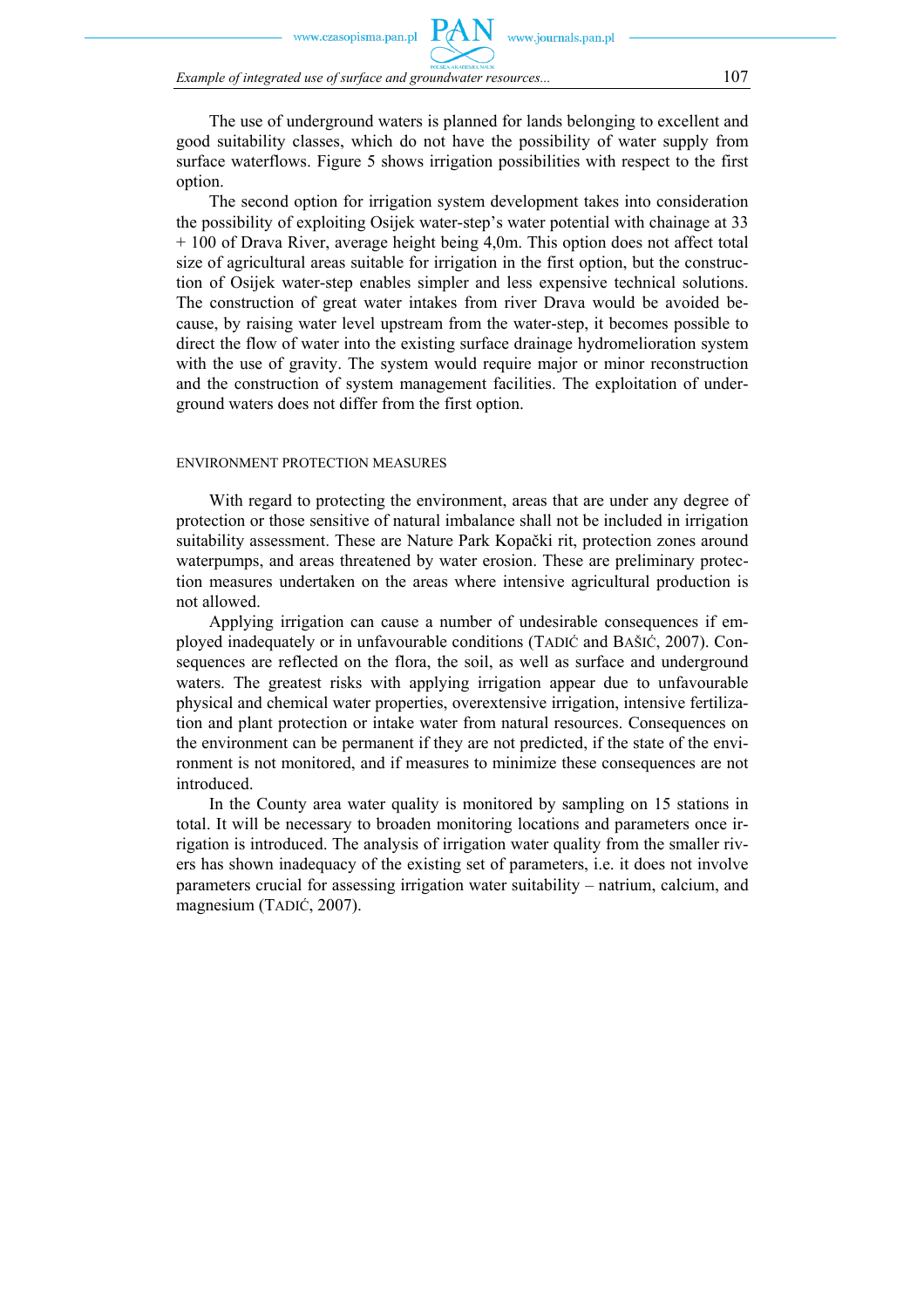ww czasonisma nan nl



There is similar situation concerning quality assessments for underground waters that are done for drinking water pump stations. These assessments should determine whether a particular type of water is suitable for drinking.

Table 6 shows the suggestion for surface and underground water monitoring depending on the size of the irrigation system.

| Size of irrigation, ha | Surface water monitoring                                                                                                                                        | Ground water monitoring                                                                                                       |  |
|------------------------|-----------------------------------------------------------------------------------------------------------------------------------------------------------------|-------------------------------------------------------------------------------------------------------------------------------|--|
| $0 - 50$               | Survaillance through the existing surface and underground water monitor-ing<br>system                                                                           |                                                                                                                               |  |
| $50 - 100$             | Minimum one location downstream<br>from the irrigation area with observa-<br>tions taken twice a year (unless there<br>is an existing station in the proximity) | Minimum one piezometer 12 m<br>deep (at most) from which samples<br>for water quality assessment are<br>gathered twice a year |  |
| $\geq 100$             | One location every 100 ha with<br>observations twice a year                                                                                                     | One piezometer every 100 ha with<br>observations twice a year                                                                 |  |

**Table 6.** Suggestion for surface and underground water monitoring

Unlike water monitoring, systematic soil monitoring is not established. County database of soil quality is under construction, and it represents the basis for establishing soil monitoring. County's irrigation plan schedules the introduction of annual soil analysis for every land user applying irrigation, which should be cofinanced by the County or the State. Parameters needing assessment are: phosphorus and potassium content in the soil, pH reaction of the soil, as well as nitrogen, calcium-carbonate, and humus percentage.

#### PROJECT EXPENSES ASSESSMENT

Cost assessment was taken for the area of 15 000 ha, which is the maximum that can be achieved by 2015. The analysed expenses are as follows:

- water intakes connecting pipelines, reconstruction of existing barriers and building of new ones, water management facilities built on areas suitable for irrigation,
- building of accumulations in the County area, that are a priority for irrigation,
- construction of hydrotechnical and agrotechnical meliorations,
- supplying irrigation equipment in production areas.

Assessment of expenses was done in accordance with elements of National Irrigation Master Plan and applied in the County. Total costs for the area of 15 000 ha are estimated at over 70 million euros (4 700  $\epsilon$ -ha<sup>-1</sup>), bearing in mind that the construction of necessary facilities and infrastructure provides basis for the irrigation of much larger areas than planned.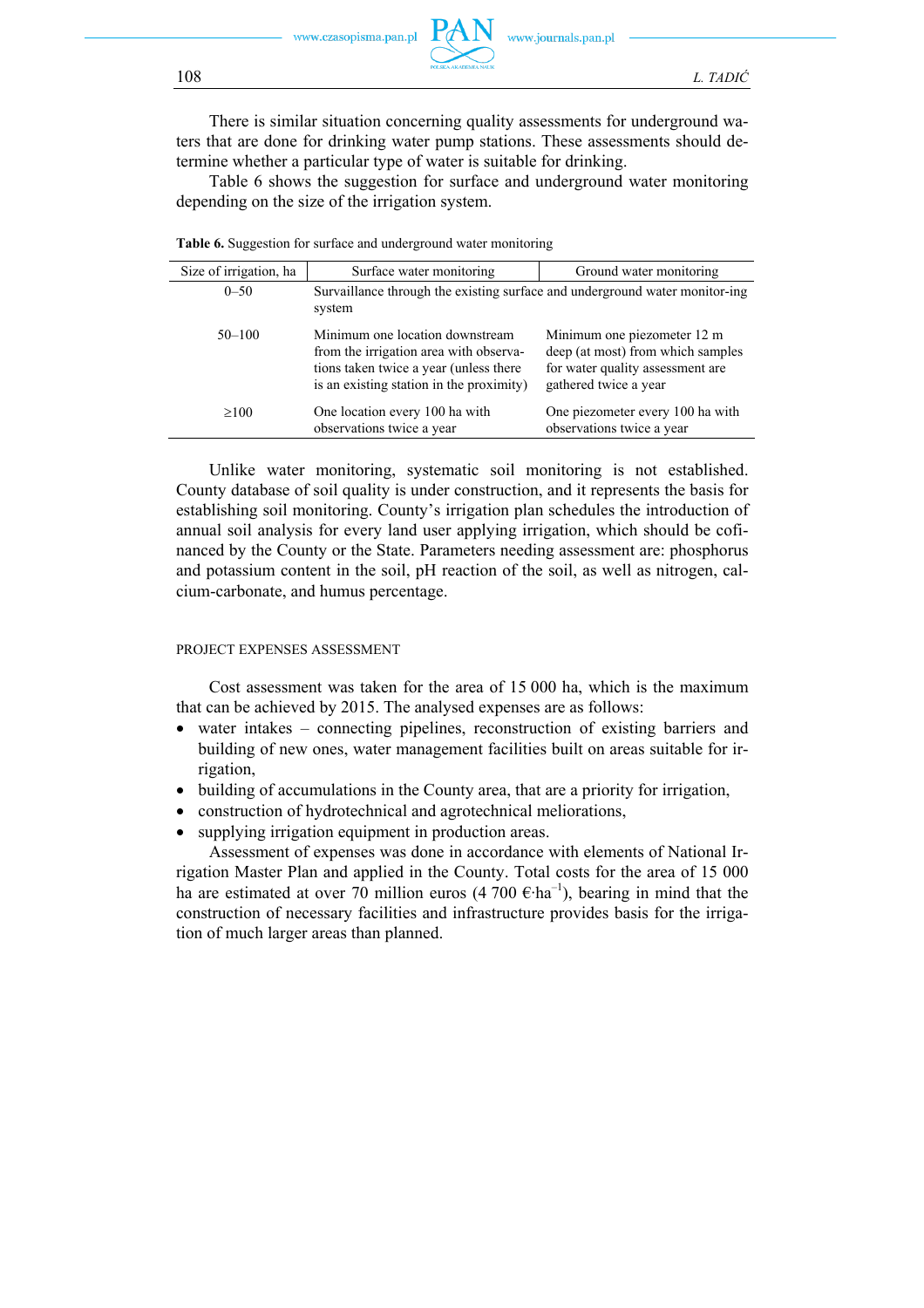www.czasopisma.pan.pl

*Example of integrated use of surface and groundwater resources...* 109

Figure 6 shows the costs of Osijek County Irrigation Plan application by the year 2015.



Fig. 6. Cost structure of Osijek County Irrigation Plan application by the year 2015

### **CONCLUSION**

According to the National Project for Irrigation and Agricultural Land Waters Management in the Republic of Croatia, the making of county plans has the highest priority. The Irrigation Plan of Osijek County has been adopted and it gives the survey of all water and land resources in the County, technical solutions for irrigation implementation, soil protection measures, and the assessment of socio-economical effects of irrigation.

Figure 7 shows the planned dynamics of irrigation system development by the year 2015. To what extent will the planned development be realized depends on a variety of factors, primarily financial, but also on the degree of development of agricultural products market.



Fig. 7. Dynamics of irrigation system development by the year 2015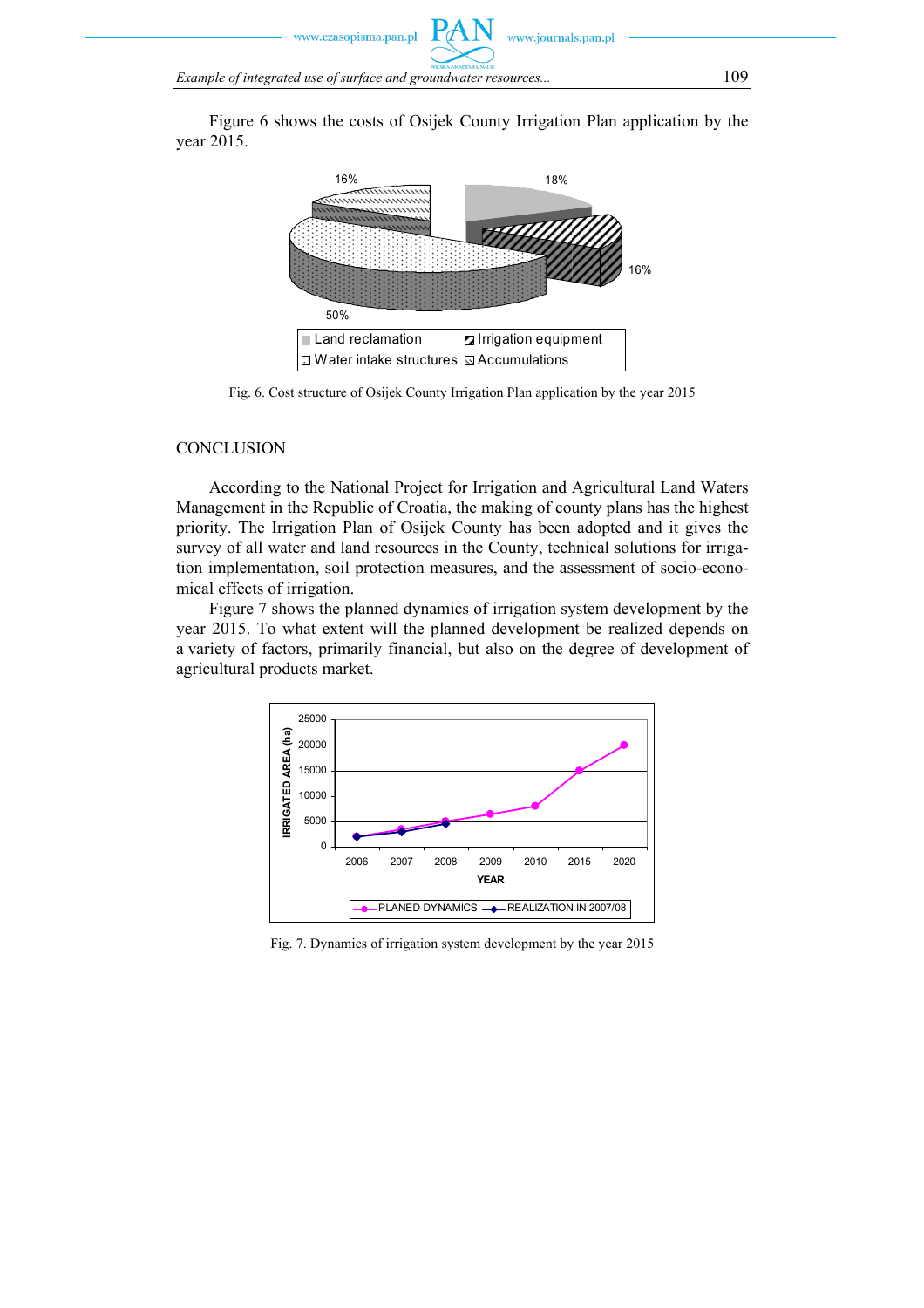w.czasopisma.pan.pl



www.journals.pan.pl

According to the planned dynamics of irrigation development, 15 000 ha of land could be irrigated by the year 2015. To what extent will this plan be realized depends primarily on the economical conditions. During 2007 on about 1000 ha of agricultural land irrigation system has been completed and on further 1500 ha is in preparation for 2008.

**Besides, County Irrigation plan defines a number of long-term activities, some of which have already started:** 

- financial impetus of making project documentation and cofinancing of irrigation project realization, along with defining clear criteria concerning the latter,
- establishment of permanent County commission for monitoring, implementing, and controlling irrigation,
- control of irrigation on the field together with the making of maps and land registry of irrigated lands, as well as the definition of "0" land state,
- establishment and application of annual irrigation programs,
- encouragement of faster mine clearance of agricultural areas,
- continued application of III. and IV. order canal network maintenance,
- launch of the initiative for altering County's Area Plan regarding sanitary protection zones,
- encouragement of cooperation with institutions handling irrigation,
- definition of the extended monitoring system, primarily together with "Hrvatske vode",
- establishment of irrigation department with agricultural-advisory office,
- establishment of a pilot-project

The establishment of a pilot-project has an important role in further irrigation implementation, for future users and all others taking part in irrigation project alike. The pilot-project enables fast evaluation of the relationship between costs and economical justification of introducing irrigation systems, testing of irrigation effects on the environment, researching various irrigation methods, and so on. It also involves further education of all parties involved in the irrigation process and secures basis for passing regulations regarding the construction, maintenance, and management of irrigation systems.

The Osijek Conty Irrigation Plan was made in accordance with all existing documentation on state level regarding irrigation together with other existing regulations. Suggested technical solutions are based on development studies of water management in the County area in different basins, at the same time taking into account protection of the environment.

It is evaluated that the basic goal of making Osijek County Irrigation Plan (defining guidelines, criteria, and limitations for planned irrigation development in the County with respect to the present and future production conditions, as well as the available natural resources) is fulfilled and that it represents a quality basis for irrigation development.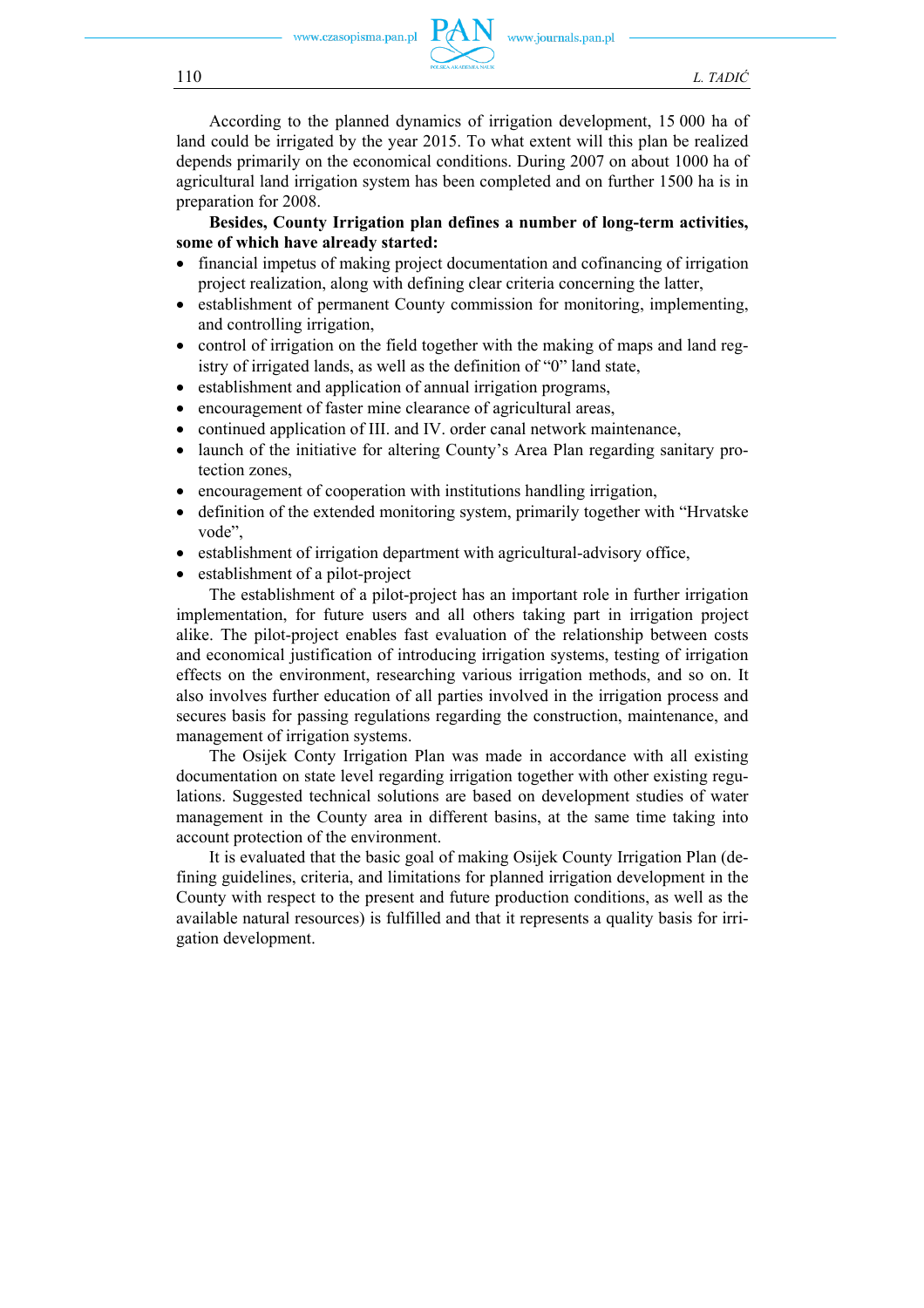*Example of integrated use of surface and groundwater resources...* 111

## REFERENCES

- 1. AYERS R.S., WESTCOT D.W., 1985. Water quality for agriculture. Rome, FAO Publ., 29.
- 2. BONACCI O., 2003. Ekohidrologija vodnih resursa i otvorenih vodotoka. (Ecohydrology of water resources and open watercourses). Split, Faculty of Civil Engineering and Architecture: 487.
- 3. Convention on Cooperation for the Protection and Sustainable Use of the Danube River, 1996. Official Gazette, 2.
- 4. Directive on Water Classification, 1998. Official Gazette, 77.
- 5. Helsinki Convention, 1996. Official Gazette, 4.
- 6. Law of nature protection, 2005. Officiel Gazette, 70.
- 7. Osijek county irrigation plan, 2005. Osijek, Hidroing.
- 8. PLETIKAPIĆ Z. *et al*., 2003. Plan upravljanja Parkom prirode Kopački rit. (Management plan for Nature park Kopački rit. Zagreb, Elektroprojekt.
- 9. Regulations on the establishment of sanitary water source protection zones, 2002. Official Gazette, 55.
- 10. Nacionalni projekt navodnjavanja i gospodarenja poljoprivrednim zemljištem i vodama Republike Hrvatske (National Irrigation Master Plan of Republic of Croatia), 2005. Ed. D. Romić. Zagreb, Faculty of Agriculture.
- 11. Strategic basis for water management in Croatia, 2005. Zagreb, Hrvatske vode.
- 12. TADIĆ L., BAŠIĆ F., 2007. Utjecaj hidromelioracijskog sustava navodnjavanja na okoliš. (Environmental impacts of irrigation). In: Ameliorative measures aimed at rural space development. Zagreb, Proc. Symp. Croatian Acad. Sci. Arts: 173–190.
- 13. TADIĆ L., TADIĆ Z., MARUŠIĆ J., 2007. Integrated use of surface and groundwater resources in irrigation. Pavia, Italy. Proc.  $22<sup>nd</sup>$  Eur. Reg. Conf. ITAL-ICID: 33.
- 14. TADIĆ L., OŽANIĆ N., TADIĆ Z., KARLEUŠA B., ĐUROKOVIĆ Z., 2007. Razlike u pristupima izradi planova navodnjavanja na području kontinentalnog i priobalnog dijela Hrvatske. (Differences in irrigation plans in the continental and coastal Croatia). Hrvatske vode 60: 201–212.
- 15. TADIĆ Z., TADIĆ L., 2003. Wetland management challenges and prospective. Intern. Conf. GIS Remote Sens. Hydrol. Water Res. Env. Proc. on CD, China.

### **STRESZCZENIE**

### **Przykład zintegrowanego wykorzystania powierzchniowych i podziemnych zasobów wodnych do nawodnień w Chorwacji**

### Słowa kluczowe: *plan nawodnień, środowisko, zasoby wodne, zintegrowana gospodarka wodna*

Do niedawna problem nawodnień w produkcji żywności w Chorwacji, szczególnie w jej kontynentalnej części był zaniedbywany. W ciągu ostatnich 50 lat ważniejszy był rozwój systemów drenarskich w związku z powodziami i nadmiarem wody na polach uprawnych. W ostatniej dekadzie reżim hydrologiczny uległ zmianie i susze stały się równie częste, jak powodzie, powodując nawet większe straty. Przyszły rozwój rolnictwa w północnych powiatach Chorwacji zależy od wprowadzania nowych zyskownych upraw, co implikuje stosowanie nawodnień jako czynnika istotnego dla społecznego i gospodarczego wzrostu.